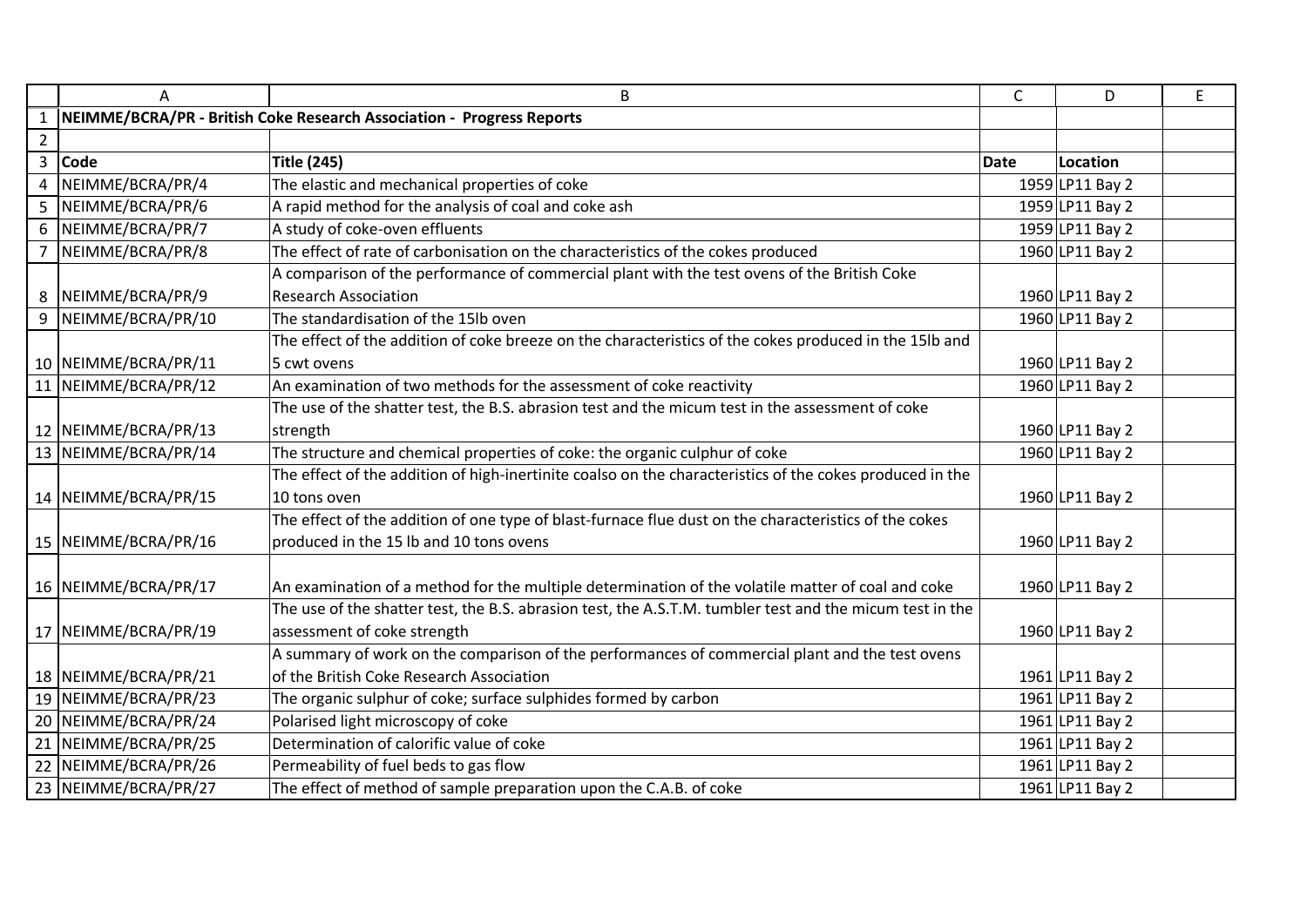|                | A                                                                     | B                                                                                                          | C           | D               | E       |
|----------------|-----------------------------------------------------------------------|------------------------------------------------------------------------------------------------------------|-------------|-----------------|---------|
|                | NEIMME/BCRA/PR - British Coke Research Association - Progress Reports |                                                                                                            |             |                 |         |
| $\overline{2}$ |                                                                       |                                                                                                            |             |                 |         |
| $\mathbf{3}$   | <b>Code</b>                                                           | <b>Title (245)</b>                                                                                         | <b>Date</b> | Location        |         |
|                |                                                                       | The effect of the addition of a slightly better and a poorer quality coking coal on the characteristics of |             |                 |         |
|                | 24 NEIMME/BCRA/PR/28                                                  | the cokes produced in the 10 tons oven                                                                     |             | 1961 LP11 Bay 2 |         |
|                |                                                                       | The effect of the addition of two sizes of coke breeze from two sources on the characteristics of the      |             |                 |         |
|                | 25 NEIMME/BCRA/PR/29                                                  | cokes produced in the 15 lb, 5 CWT and 10 tons ovens                                                       |             | 1961 LP11 Bay 2 |         |
|                | 26 NEIMME/BCRA/PR/30                                                  | An examination of novel methods for the determination of sulphur in solid fuels                            |             | 1961 LP11 Bay 2 |         |
|                | 27 NEIMME/BCRA/PR/31                                                  | Grit and dust pollution arising from coking plants                                                         |             | 1961 LP11 Bay 2 | Scanned |
|                | 28 NEIMME/BCRA/PR/32                                                  | The influence of blending on fissure formation during carbonisation                                        |             | 1961 LP11 Bay 2 |         |
|                |                                                                       | The effect on oven performance, yields and properties of products of adding wet and partially-dried        |             |                 |         |
|                | 29 NEIMME/BCRA/PR/33                                                  | filter cake to parent coals from the east Midlands coalfield                                               |             | 1961 LP11 Bay 2 |         |
|                | 30 NEIMME/BCRA/PR/34                                                  | The use of oven coke in domestic appliances                                                                |             | 1961 LP11 Bay 2 |         |
|                |                                                                       |                                                                                                            |             |                 |         |
|                | 31 NEIMME/BCRA/PR/35                                                  | An examination of the physical properties of selected British cokes at elevated temperatures               |             | 1961 LP11 Bay 2 |         |
|                |                                                                       |                                                                                                            |             |                 |         |
|                | 32 NEIMME/BCRA/PR/36                                                  | A study of the effect of moisture on the strength indicies determined in the half-micum drum               |             | 1961 LP11 Bay 2 |         |
|                | 33 NEIMME/BCRA/PR/37                                                  | A survey of magnetic studies of carbonisation and coke structure                                           |             | 1961 LP11 Bay 2 |         |
|                |                                                                       |                                                                                                            |             |                 |         |
|                | 34 NEIMME/BCRA/PR/39                                                  | The effect of the addition of two types of iron ore on coke characteristics and oven performance           |             | 1962 LP11 Bay 2 |         |
|                | 35 NEIMME/BCRA/PR/40                                                  | Further determinations of the volatile matter of coal by the multiple method                               |             | 1962 LP11 Bay 2 |         |
|                | 36 NEIMME/BCRA/PR/41                                                  | A review of methods for the examination of the thermal softening and plasticity of coal                    |             | 1962 LP11 Bay 2 |         |
|                |                                                                       |                                                                                                            |             |                 |         |
|                | 37 NEIMME/BCRA/PR/45                                                  | An examination of the influence of coke size on the performance of two sizes of domestic boiler            |             | 1962 LP11 Bay 2 |         |
|                | 38 NEIMME/BCRA/PR/51                                                  | New processes for making blast-furnace coke                                                                |             | 1963 LP11 Bay 2 |         |
|                |                                                                       |                                                                                                            |             |                 |         |
|                | 39 NEIMME/BCRA/PR/69                                                  | Studies of the physical properties of coke: velocity of stress transmission in industrial coke             |             | 1965 LP11 Bay 2 |         |
|                | 40 NEIMME/BCRA/PR/78                                                  | The high temperature testing of metallurgical coke                                                         |             | 1966 LP11 Bay 2 |         |
|                | 41 NEIMME/BCRA/PR/79                                                  | A small-scale study of coke-making at extra-high temperatures                                              |             | 1966 LP11 Bay 2 |         |
|                | 42 NEIMME/BCRA/PR/86                                                  | A study of the coking properties of the blends of coals used at a commercial coking plant                  |             | 1966 LP11 Bay 2 |         |
|                |                                                                       | A comparison of the activating effects of copper and iron upon coke performance in boilers and open        |             |                 |         |
|                | 43 NEIMME/BCRA/PR/92                                                  | fires                                                                                                      |             | 1967 LP11 Bay 2 |         |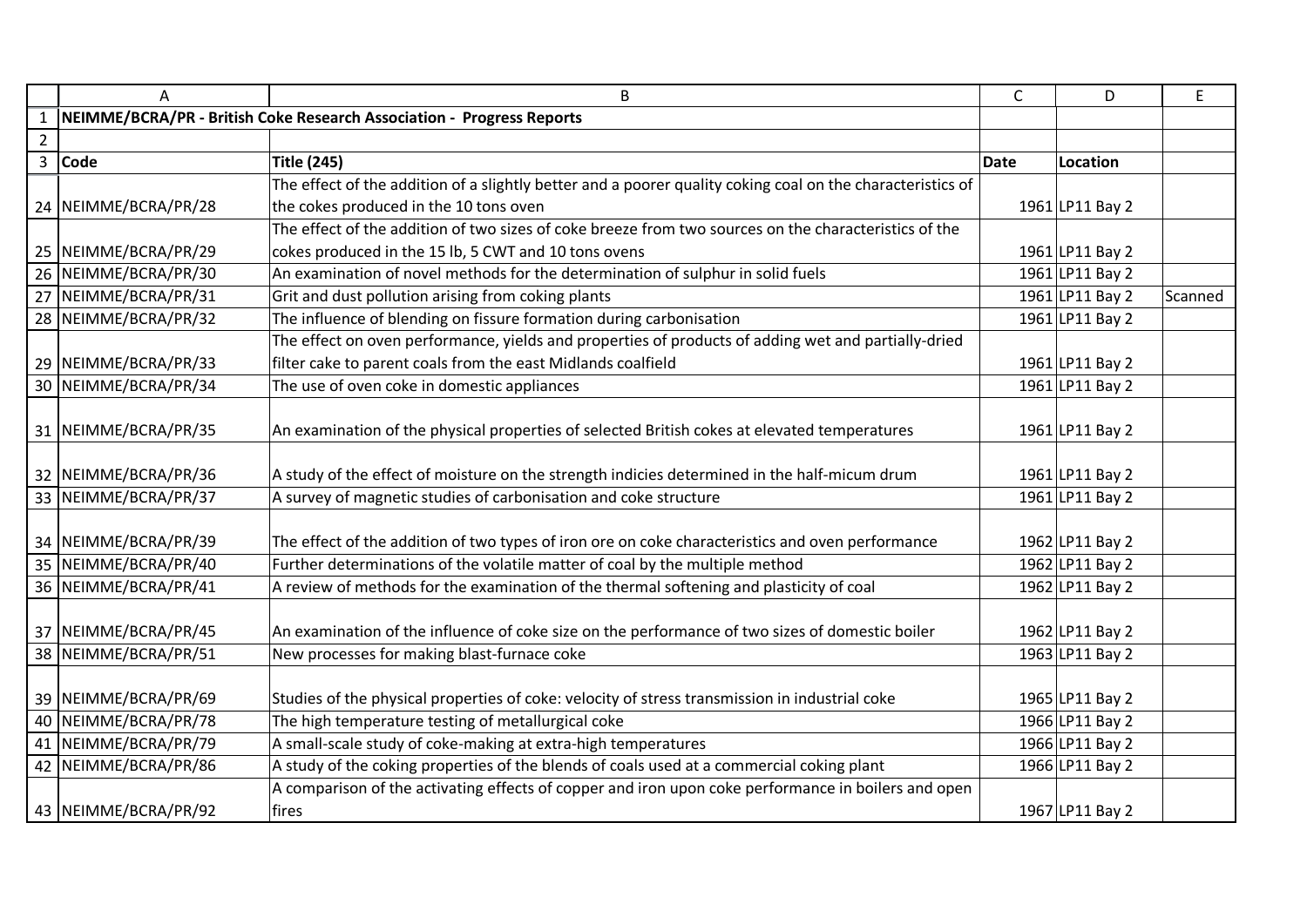|                | A                       | B                                                                                                     | $\mathsf{C}$ | D               | E       |
|----------------|-------------------------|-------------------------------------------------------------------------------------------------------|--------------|-----------------|---------|
|                |                         | NEIMME/BCRA/PR - British Coke Research Association - Progress Reports                                 |              |                 |         |
| $\overline{2}$ |                         |                                                                                                       |              |                 |         |
| $\overline{3}$ | <b>Code</b>             | <b>Title (245)</b>                                                                                    | <b>Date</b>  | Location        |         |
|                | 44 NEIMME/BCRA/PR/94    | Studies of the physical properies of cokes: stress transmission in industrial cokes                   |              | 1967 LP11 Bay 2 |         |
|                | 45 NEIMME/BCRA/PR/100   | The production of blast-furnace coke from medium-rank coal                                            |              | 1967 LP11 Bay 2 |         |
|                |                         | Improvements in the biological treatment of coke-oven effluents. The acceleration of biological       |              |                 |         |
|                | 46 NEIMME/BCRA/PR/101   | reactions by organic growth factors                                                                   |              | 1968 LP11 Bay 2 |         |
|                | 47 NEIMME/BCRA/PR/102   | The combustion of small sizes of coke in a crane 20A boiler                                           |              | 1968 LP11 Bay 2 |         |
|                | 48 NEIMME/BCRA/PR/105   | The biological treatment of coke-oven effluents by the packed tower process                           |              | 1968 LP11 Bay 2 |         |
|                | 49   NEIMME/BCRA/PR/106 | A performance test for coke doubles in medium-sized boilers                                           |              | 1968 LP11 Bay 2 |         |
|                |                         | The application of gas chromatography and thin-layer chromatography to the analysis of coke oven      |              |                 |         |
|                | 50 NEIMME/BCRA/PR/115   | effluents                                                                                             |              | 1969 LP11 Bay 2 |         |
|                | 51 NEIMME/BCRA/PR/117   | Further small-scale studies in coke-making at extra-high temperatures                                 |              | 1969 LP11 Bay 2 |         |
|                | 52 NEIMME/BCRA/PR/120   | The determination of a single linear dimension to characterise the size of coke                       |              | 1969 LP11 Bay 2 |         |
|                | 53 NEIMME/BCRA/PR/127   | Further applications of gas chromatography to the analysis of liquid effluents                        |              | 1970 LP11 Bay 2 |         |
|                |                         | The effect of the proportion of inerts on the coking properties of a medium and a high-rank coal and  |              |                 |         |
|                | 54 NEIMME/BCRA/PR/128   | on blends of the two coals                                                                            |              | 1970 LP11 Bay 2 |         |
|                |                         | The effect of the proportion of inerts on the coking properties of a medium and a high-rank coal and  |              |                 |         |
|                | 55 NEIMME/BCRA/PR/128/2 | on blends of the two coals: annex 2                                                                   |              | 1970 LP11 Bay 2 |         |
|                |                         | Coke reactivity: an investigation of the effect of the addition of sodium carbonate to coal before    |              |                 |         |
|                | 56 NEIMME/BCRA/PR/129   | carbonisation                                                                                         |              | 1970 LP11 Bay 2 |         |
|                |                         | The biological treatment of coke-oven effluents. IV - preliminary studies of the principles of mixing |              |                 |         |
|                | 57 NEIMME/BCRA/PR/130   | and aeration                                                                                          |              | 1970 LP11 Bay 2 |         |
|                |                         |                                                                                                       |              |                 |         |
|                | 58 NEIMME/BCRA/PR/131   | Studies of the conditions required for smokeless charging of the 10-tons test oven                    |              | 1970 LP11 Bay 2 | SCanned |
|                | 59 NEIMME/BCRA/PR/133   | The tensile strength of industrial cokes                                                              |              | 1970 LP11 Bay 2 |         |
|                |                         | A study of the effects of rate of heating, preheating and addition of breeze to a Durham coal on      |              |                 |         |
|                | 60 NEIMME/BCRA/PR/134   | behalf of the Dorman Long Coking Plant                                                                |              | 1971 LP11 Bay 2 |         |
|                |                         | Report of a 10 tons oven investigation into the effects of additives and of preheating on two base    |              |                 |         |
|                | 61 NEIMME/BCRA/PR/135   | blends from the Corby coking plant                                                                    |              | 1971 LP11 Bay 2 |         |
|                |                         | Report of a 10 tons oven investigation into the ffects of additives and of preheating on a base blend |              |                 |         |
|                | 62 NEIMME/BCRA/PR/136   | from the Stanton coking plant                                                                         |              | 1971 LP11 Bay 2 |         |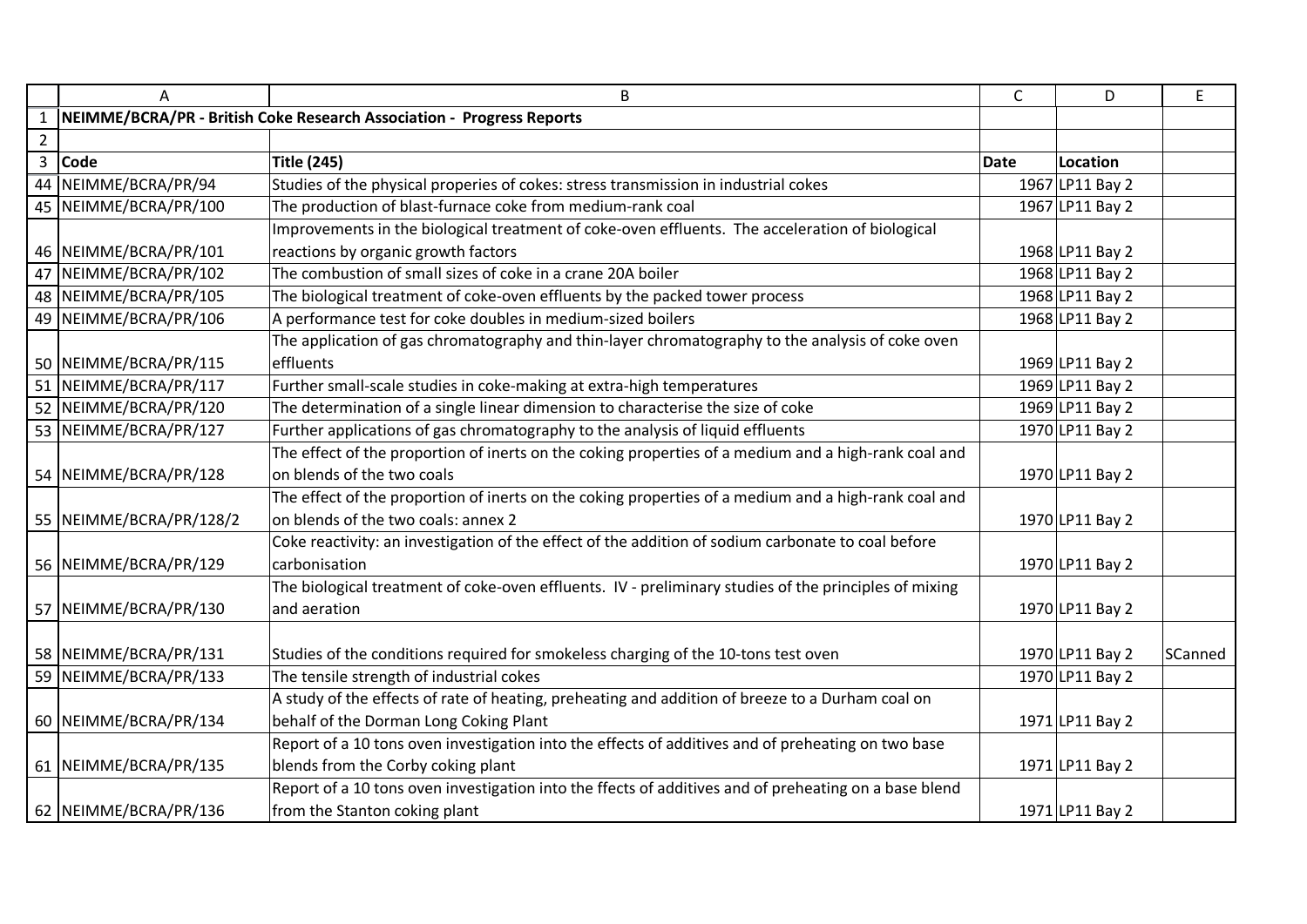|                | A                       | B                                                                                                       | C           | D               | E       |
|----------------|-------------------------|---------------------------------------------------------------------------------------------------------|-------------|-----------------|---------|
|                |                         | NEIMME/BCRA/PR - British Coke Research Association - Progress Reports                                   |             |                 |         |
| $\overline{2}$ |                         |                                                                                                         |             |                 |         |
| $\mathbf{3}$   | Code                    | <b>Title (245)</b>                                                                                      | <b>Date</b> | Location        |         |
| 63             | NEIMME/BCRA/PR/137      | Some aspects of coke breakage in the Micum drum                                                         |             | 1971 LP11 Bay 2 |         |
|                | 64 NEIMME/BCRA/PR/138   | The tensile strength of blast-furnace cokes                                                             |             | 1971 LP11 Bay 2 |         |
|                |                         | A survey of the relationships between the sulphur content of coals and the corresponding cokes          |             |                 |         |
|                | 65 NEIMME/BCRA/PR/139   | produced in the United Kingdom                                                                          |             | 1971 LP11 Bay 2 |         |
|                |                         | The biological treatment of coke-oven effluents. V - studies of oxygen requirement in the activated-    |             |                 |         |
|                | 66 NEIMME/BCRA/PR/140   | sludge process                                                                                          |             | 1971 LP11 Bay 2 |         |
|                |                         | Report of a 10-tons oven multi-variable investigation on the production of foundry coke from a blend    |             |                 |         |
|                | 67 NEIMME/BCRA/PR/141   | of Wearmouth, Herrington and Houghton coals                                                             |             | 1971 LP11 Bay 2 |         |
|                | 68 NEIMME/BCRA/PR/142   | A further study of the characterisation of the mean size of coke                                        |             | 1971 LP11 Bay 2 |         |
|                | 69 NEIMME/BCRA/PR/143   | The influence of texture on coke gasification                                                           |             | 1971 LP11 Bay 2 |         |
|                | 70 NEIMME/BCRA/PR/144   | Rapid analytical methods for coke-oven effluents                                                        |             | 1971 LP11 Bay 2 |         |
|                |                         | The effect of the amount and particle size of breeze on the porosity and reactivity of experimental     |             |                 |         |
|                | 71 NEIMME/BCRA/PR/145   | cokes                                                                                                   |             | 1971 LP11 Bay 2 |         |
|                | 72 NEIMME/BCRA/PR/146   | The influence of carbonising conditions on the tensile strength of coke                                 |             | 1971 LP11 Bay 2 |         |
|                |                         | Report of a 10-tons oven investigation into the effects of crushing and oiling blends from the Appleby- |             |                 |         |
|                |                         | Frodingham coking plant, British Steel Corporation, General Steels division. Part 1: Base blend         |             |                 |         |
|                | 73 NEIMME/BCRA/PR/147/1 | (Normal blend without Welsh coal component)                                                             |             | 1971 LP11 Bay 2 |         |
|                |                         | Report of a 10-tons oven investigation into the effects of crushing and oiling blends from the Appleby- |             |                 |         |
|                |                         | Frodingham coking plant, British Steel Corporation, General Steels division. Part II : blends of base   |             |                 |         |
|                | 74 NEIMME/BCRA/PR/147/2 | coals and a low-volatile Welsh coal                                                                     |             | 1971 LP11 Bay 2 |         |
|                |                         |                                                                                                         |             |                 |         |
|                | 75 NEIMME/BCRA/PR/148   | An appraisal of British Standard methods for the measurement of atmospheric pollution                   |             | 1972 LP11 Bay 2 | SCanned |
|                | 76 NEIMME/BCRA/PR/149   | A rapid method for the determination of sulphur in coal                                                 |             | 1972 LP11 Bay 2 |         |
| 77             | NEIMME/BCRA/PR/150      | The influence of additives to a coke-oven charge on the tensile strength of coke                        |             | 1972 LP11 Bay 2 |         |
|                |                         |                                                                                                         |             |                 |         |
|                | 78 NEIMME/BCRA/PR/152   | The determination of Benzo(a)pyrene in airborne particulate matter                                      |             | 1972 LP11 Bay 2 | SCanned |
|                | 79 NEIMME/BCRA/PR/152/3 | The determination of polynuclear aromatic hydrocarbons in airborne particulate matter                   |             | 1973 LP11 Bay 2 | Scanned |
|                | 80 NEIMME/BCRA/PR/153   | A study of the effects of preheat temperature                                                           |             | 1972 LP11 Bay 2 |         |
|                | 81 NEIMME/BCRA/PR/154   | Further studies on the relationship between the mass and particle-size of coke                          |             | 1972 LP11 Bay 2 |         |